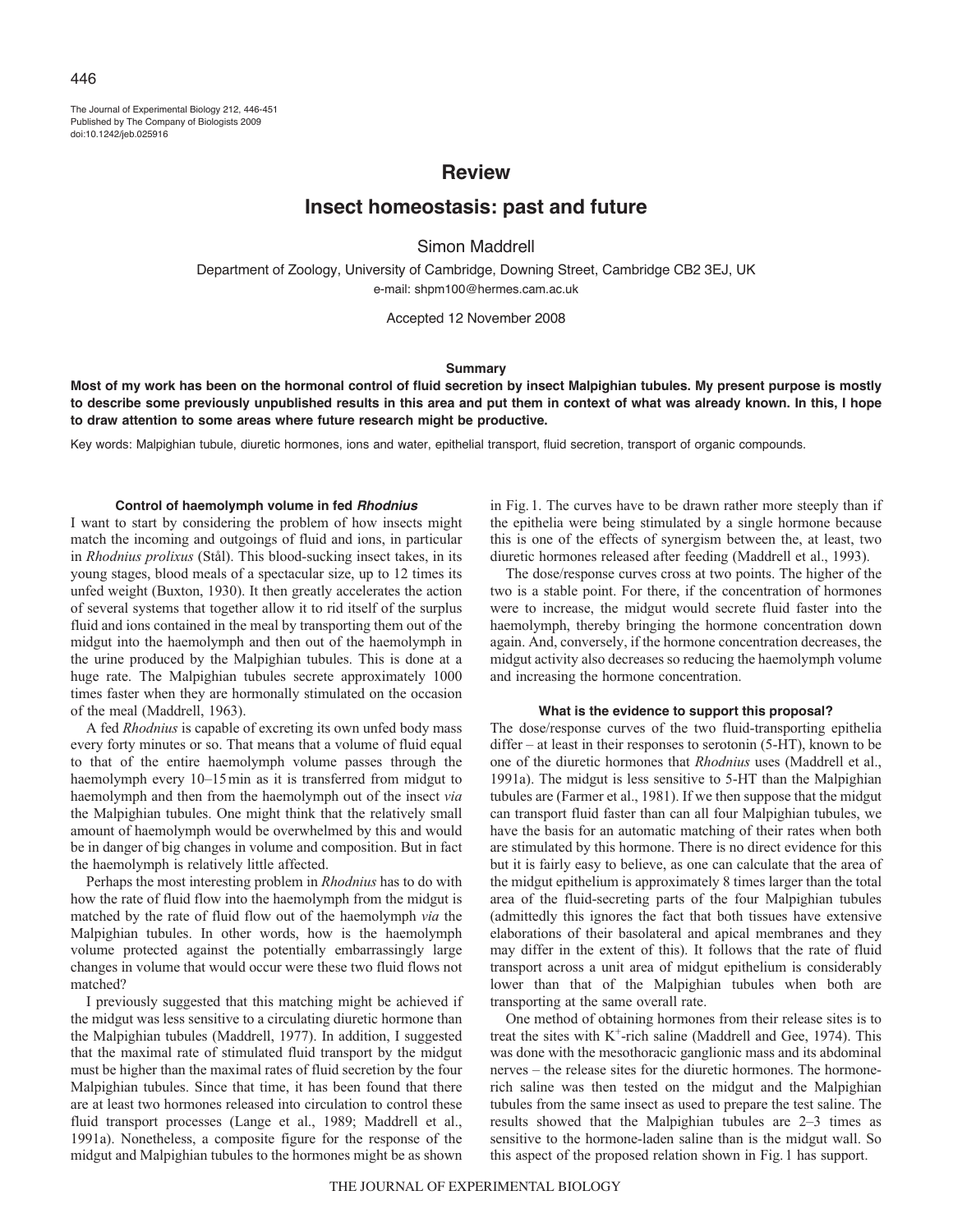



Fig. 1. Proposed relationship between concentration of hormones and responses of the midgut and Malpighian tubules in fed Rhodnius.

Rather similarly, it can be shown that the haemolymph of recently fed insects always contains hormone concentrations more than enough, by approximately 2–3 times, that are required to elicit the maximal rate of fluid secretion by the Malpighian tubules. So if the Malpighian tubules are maximally stimulated in the intact fed insect, the rate of diuresis should be more or less constant – and it is (Maddrell, 1964).

By contrast, testing haemolymph samples from fed insects on isolated midguts usually produced little effect. However, we know that target tissues can inactivate hormones. Early on, I showed that samples of haemolymph from fed *Rhodnius* lose their diuretic activity much more rapidly if they bathe a Malpighian tubule than if they are merely left by themselves (Maddrell, 1964). In addition, we would expect from the model that the haemolymph hormone concentration should only be sufficient partially to stimulate the midgut. So it is credible to suppose to that hormone-rich haemolymph taken from a fed *Rhodnius* would be sufficiently rapidly inactivated by the midgut epithelium to prevent its having much effect on that epithelium, especially given the large surface area of the midgut.

And of course we already know that 5-HT affects the Malpighian tubules at concentrations too low to affect the midgut.

Further support for the model comes from some experiments not previously published. In these experiments, I removed Malpighian tubules from a series of 5th stage *Rhodnius* leaving some with three Malpighian tubules, others with two Malpighian tubules and some with only one. Then when these insects were fed blood meals, not surprisingly the rates of diuresis were, respectively, cut by 25%, 50% or 75% (Fig.2). And diuresis lasted 50% longer, twice as long or 4 times as long, respectively. But what was as interesting was that the volume of haemolymph did not appear to change to any marked degree. Because the plasticised and extended abdominal endocuticle is more or less transparent, one can illuminate the insect from below and clearly see how much haemolymph there is outside the midgut.

So what was going on? If the Malpighian tubules' output is reduced, the haemolymph volume is bound to start to increase from the faster export of fluid into it from the midgut. This will immediately lower the hormone concentration and fluid transport by the midgut will slow. Not so for the Malpighian tubules as they will still be maximally stimulated. The midgut transport rate then slows until it again matches the Malpighian tubule output at which



Fig. 2. Diuresis in fed 5th stage Rhodnius with one, two or three Malpighian tubules removed.

point the situation is again stable. And this adjustment should occur whether the insect lacks, one, two or even three of its complement of Malpighian tubules (the full complement is four). Interestingly enough, a few fed insects from whom three of their Malpighian tubules had been removed failed to excrete fluid or only minimal amounts. I think you can see why this might be from a redrawing of Fig.1 to take into account the reduced rates of fluid secretion in insects with fewer Malpighian tubules (Fig.3). Unstimulated midguts transport fluid at significant rates (Farmer et al., 1981) – unlike Malpighian tubules, where unstimulated tubules secrete fluid 100–1000 times as slowly as they do when maximally stimulated. So if the midgut transport rate in a fed insect with only one Malpighian tubule is higher than the maximal rate of fluid secretion by that single Malpighian tubule, it will overwhelm transport by the Malpighian tubule, the haemolymph volume will rapidly increase and the Malpighian tubule will shut down as the hormone concentration becomes insufficient to stimulate it. And, indeed, observation of such insects shows that they have greatly increased volumes of haemolymph.

So in Fig.3 we have a working model to explain how the rates of fluid flow into the haemolymph can be matched to the outflow almost regardless of how fast the Malpighian tubules secrete fluid. In this way, the insect is protected against large changes in volume of haemolymph from any shortfall in fluid secretion by its Malpighian tubules.

#### **Other general problems with insect hormones**

One set of problems here concerns how the correct concentration of a hormone in circulation is maintained. Several hormones have different effects at different concentrations. For example a small release of the moulting hormone, 20-HE, cause wandering behaviour in a lepidopteran 5th stage larva whereas a later, much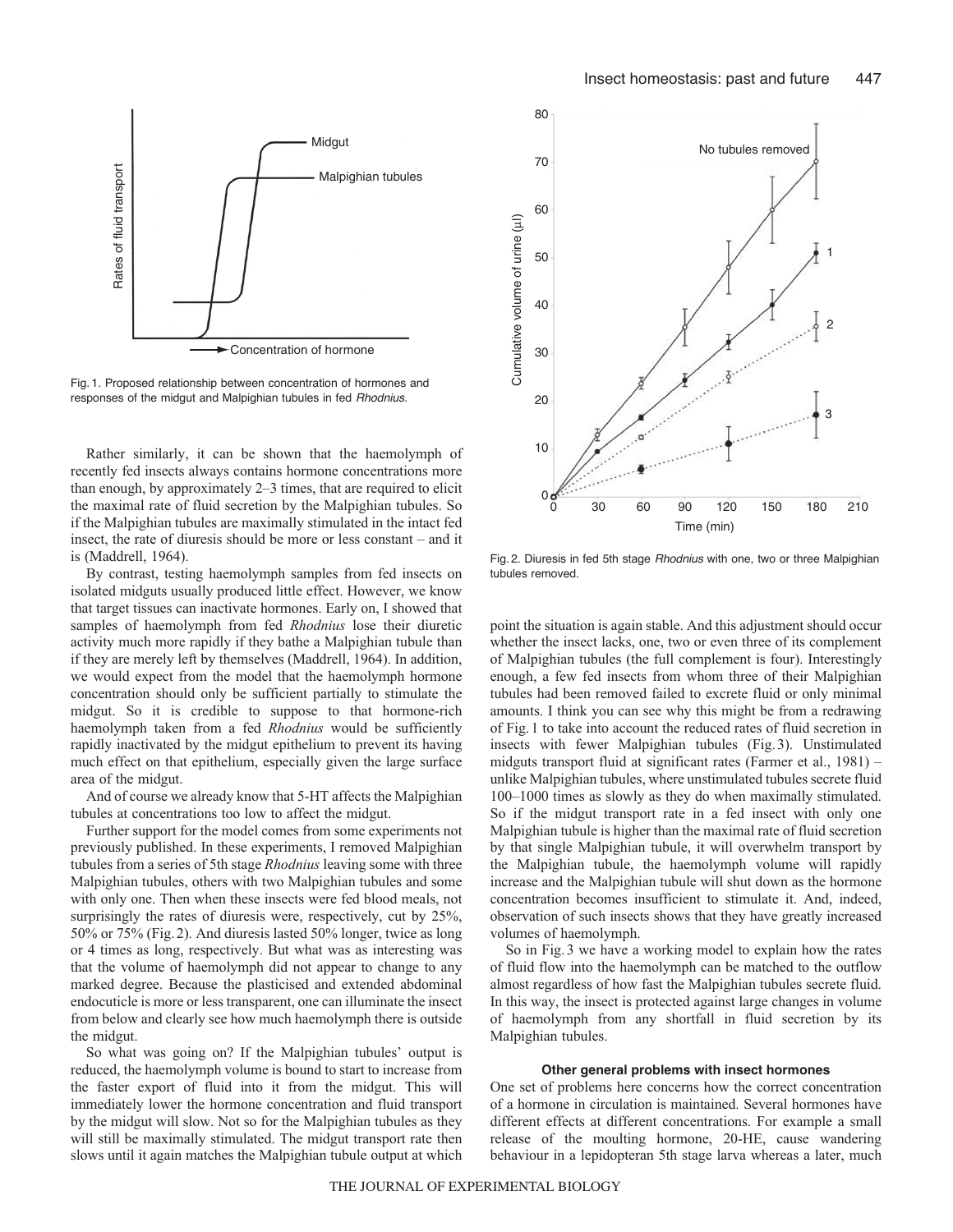

Fig. 3. Proposed relationship between the concentration of hormones and the responses of the midgut and Malpighian tubules in fed Rhodnius with one, two or three Malpighian tubules removed.

larger release causes pupation (Truman and Riddiford, 1999). So there is a general problem of how insects can assess the level of hormones in circulation. Perhaps the easiest solution would be if the releasing sites (the neurohaemal areas for neurohormones) were themselves directly sensitive to the concentrations in circulation of the hormones they release. As far as I know, this has yet to be looked at.

Another problem concerns the apparently over-large number of hormones that can act on Malpighian tubules – and, it can be imagined, on other organs, such as the heart.

The fact that many different hormones affect fluid secretion by Malpighian tubules had been known for some time [see paper by Coast in this issue (Coast, 2009)] (Donini et al., 2008). There is evidence for the Malpighian tubules of *Manduca sexta* that at least eight different sorts of compounds can significantly affect the rates of their fluid secretion (Skaer et al., 2002). All the substances tested on the Malpighian tubules also accelerated the rate of heartbeat in *Manduca* and at similar concentrations.

What is one to make of this? What we said at the time was 'we suggest that there may exist in the extracellular fluid a continuous broadcast of information in the form of a chemical language, to which many or all parts of the body continuously respond on a moment-to-moment basis and which, because of the greater information in it, ensures a more effective and efficient coordination of function than could be achieved by a series of single, tissue-specific hormones that force stereotypical responses by their target tissue(s)'.

And indeed this idea may explain the apparently overly complex array of hormonal signals affecting such processes as moulting in insects where many hormones contribute to varying degrees. If it is the case that events in an animal are at least partly controlled by an internal language with a rich array of 'words' (each a circulating chemical signal), then this complexity should not be surprising but should be expected.

It is consistent with these ideas that a hormonal signal is not a command but merely a signal to which a tissue or cell may or may not respond. So, for example epidermal cells in an insect may respond to the appearance of 20-HE in circulation by moulting the cuticle above them. Other cells respond quite differently, with many of them content to ignore the signal completely. Similarly, the appearance of bursicon in circulation is read by most cells in

the developing wings of, say, a dipteran fly as notice that they should undergo programmed cell death and disappear completely so as to lighten the resulting wing. Other cells, even some of those in direct contact with the dying cells, remain unaffected. These undisturbed cells line the haemolymph spaces in the wing veins and they need to be able to continue to carry out their normal functions. So, apparently very similar cells respond completely differently to the same hormone regime – as one would expect if hormones were only elements in a supply of information to the tissues of the body.

## **Possible differential sensitivity of Malpighian tubule cells to hormones**

Individual cells in Malpighian tubules may respond differently to hormonal signals. For example the different stellate cells of the Malpighian tubules of *Drosophila melanogaster* gave indications that they might respond to a greater or lesser extent to hormonal stimulation (O'Donnell et al., 1997).

A useful peculiarity of *Rhodnius*' Malpighian tubules might allow single Malpighian tubule cells to be assessed directly. A few percent of *Rhodnius*' Malpighian tubules have an abnormality in which a single upper Malpighian tubule cell appears among the first few cells of the lower Malpighian tubule (Fig.4) (Maddrell and Overton, 1985). The whole Malpighian tubule can then be set up in a way that allows the physiological properties of the single cell to be examined (Fig.5). For example one can measure the transport of sodium ions into the lumen (Fig.6). As this figure shows, the sodium transport by one upper Malpighian tubule cell is very large and very easy to measure. It should be quite simple to construct a dose/response curve to a particular stimulant for that single cell. And if one first did a dose/response curve for the entire upper Malpighian tubule upstream, the two dose/response curves could be compared. In a few cases, more than one upper Malpighian tubule cell appears distant from its fellows, so the sensitivity of each could be studied. If they are in contact with each other, one could then investigate whether being in contact affects their hormone sensitivity.

## **Oscillations in trans-epithelial potential difference in isolated Malpighian tubules**

Measurements of the trans-epithelial potential difference (TEP) in *Rhodnius* show that after stimulation with any of the known



Fig. 4. A part of a Malpighian tubule from a 5th stage Rhodnius in which a developmental error has led to a cell (arrow) typical of the upper Malpighian tubule coming to lie in a background of lower Malpighian tubule cells. tr, a short length of trachea (air supply system) attached to one of the upper cells. Upper tubule ~70–80 μm in diameter. [From Maddrell and Overton (Maddrell and Overton, 1985).]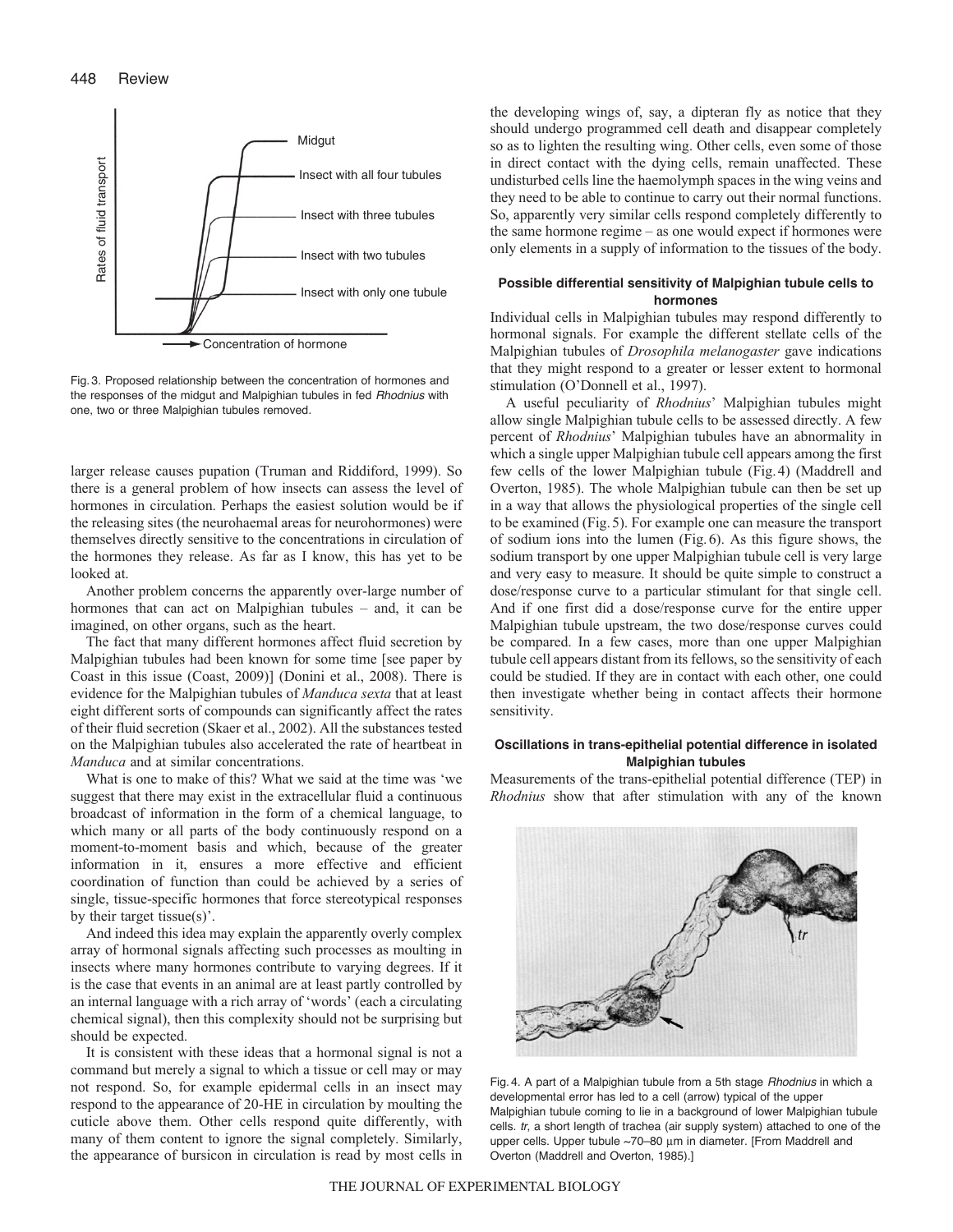

Fig. 5. Diagram of the experimental arrangement used to follow the transporting activity of single upper Malpighian tubule cells. Most of the upper, fluid-secreting region of the Malpighian tubule is placed in a 100 μl drop (A), held in position in a depression in the wax base. This drop contains  $10^{-7}$  mol  $1^{-1}$  serotonin (5-HT) to stimulate fluid secretion by the upper Malpighian tubule. The lower Malpighian tubule is arranged so that the boundary between it and the upper Malpighian tubule is a short distance upstream from a 20 μl test drop (B). This allows the single upper cell, whose activity is being investigated, to be situated just within the test drop. The test drop contains the radioactive marker being used. Fluid passing down the lumen is collected from a cut in the wall of the Malpighian tubule at (C). The lower drawing shows, in close-up, the upper/lower Malpighian tubule boundary and the position of the single upper cell [from Maddrell and Overton (Maddrell and Overton, 1985)].

stimulant hormones there is a characteristic three-phase spike (O'Donnell and Maddrell, 1984) after which the lumen holds a near constant negative potential difference with respect to the bathing medium. Here, I report an unusual occurrence in which *Rhodnius*' upper Malpighian tubules stimulated with 5-HT showed a TEP that started to oscillate (Fig.7). The size of the oscillations would grow until they were maybe 20mV or more in size – then they faded away. What was striking was how regular the oscillations were. What appeared to cause this sort of behaviour was if the Malpighian tubule was rather bunched up and crowded at one side of the bathing drop. Indeed, the oscillations could be stopped by moving the Malpighian tubule until it was more central in the bathing drop



Fig. 6. The transport of radioactive <sup>22</sup>Na<sup>+</sup> from a test droplet containing a single upper Malpighian tubule cell (upper panel) or where the test droplet does not contain an upper Malpighian tubule cell (lower panel). In each case,  $10^{-7}$  mol  $I^{-1}$  serotonin (5-HT) was added at 30 min (the first vertical line) and the test droplet was replaced with a droplet of 5-HT-free saline at 90 min (second vertical line) [from Maddrell and Overton (Maddrell and Overton, 1985)].

and less bunched up. Or if more, fresh saline was added, that too would often stop the oscillations.

The oscillations were very temperature sensitive. If the dish in which the experiment was going on was warmed, the oscillations would get faster and indeed bigger. And the frequency of oscillation was so predictable that one could assess the temperature of the bath surrounding the Malpighian tubule in its drop of bathing fluid from the periodicity or wavelength of the oscillations. The log of the interpeak time was more or less linearly related to the temperature over the range from 20–32°C (Fig.8).

What is one to make of these oscillations? *Rhodnius*' Malpighian tubules do not make the writhing movements that many Malpighian tubules do, so they are likely instead to result from the Malpighian tubule being starved of something in some way. One obvious possibility might be oxygen, especially as the oscillations could usually be produced by crowding a Malpighian tubule into one part of the bathing drop of saline. This would tie in with the fact that the oscillations get bigger when the temperature is raised (they nearly double in size when the temperature is raised from 22°C to 28°C, for example), when presumably the Malpighian tubule is using up energy faster as its metabolic rate is raised. But why this should cause such oscillations is not too clear. Such regular oscillations look as if they may result from some negative feedback from one part of the system onto another. Negative feedback with a delay classically results in oscillations – as in insect asynchronous flight muscles, for example.

If we are to see what underlies the oscillations, we need to know what the various ion movements are and what are the electrical potential differences that they might cause. And, also, how variations in cellular second messengers affect potential differences. Unfortunately, we also need to know which of these is the most sensitive to oxygen change, if indeed that is the physiological factor that precipitates these nice oscillations. Given the predictability of the response and its size, it might be possible to find out what is the proximate cause of the oscillations. More usefully, however, these oscillations might be useful in a deeper understanding of the cellular responses to stimulation.

#### **The future**

Most of the work that has been done on Malpighian tubules since Ramsay's pioneering work in the 1950s has been on their fluid secretion and on their control by hormones. Some research has been done on their ability to transport inorganic solutes other than those directly involved in fluid secretion; some mosquito Malpighian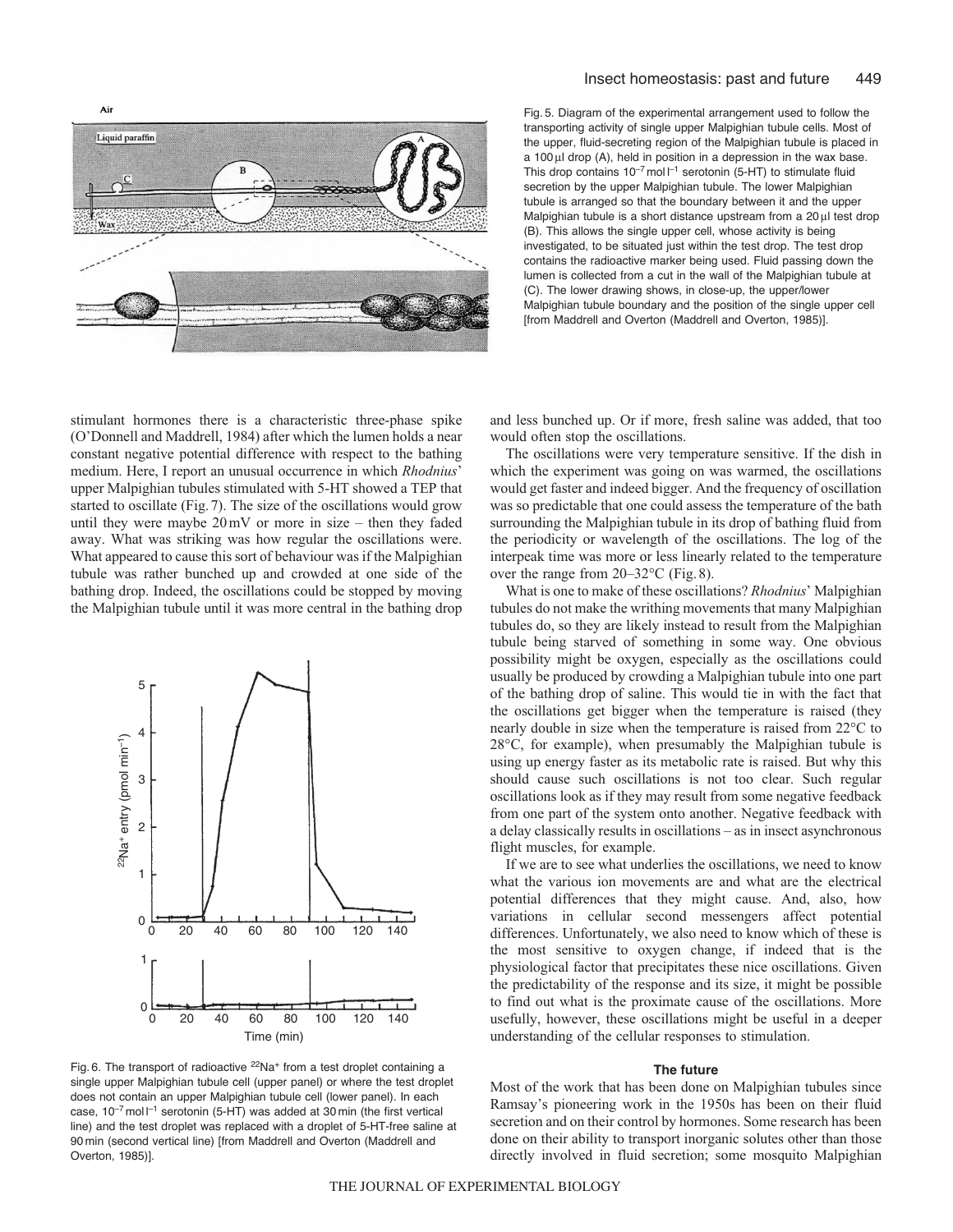

Fig. 7. Oscillations in transepithelial potential difference (TEP) measured in an upper Malpighian tubule from a 5th stage Rhodnius in a 100 μl droplet containing serotonin (5-HT) at  $10^{-7}$  mol  $I^{-1}$ . The TEP was steady at approximately –30 mV at the start but started to rise and changed to oscillations of approximately 20 mV after 20 min. The wavelength of the oscillations here was approximately 3 min at the bath temperature of 24°C.



Fig. 8. The relationship between bath temperature and wavelength of oscillations in transepithelial potential difference (TEP) in Malpighian tubules from 5th stage Rhodnius stimulated with  $10^{-7}$  mol  $I^{-1}$  serotonin (5-HT). A wavelength of 2 min has a ln wavelength of 0.69 and a wavelength of 4 min has a ln wavelength of 1.38.

tubules can, for example carry out active transport of magnesium and sulphate ions (Phillips and Maddrell, 1974; Maddrell and Phillips, 1975). And some Malpighian tubules can transport calcium ions (Herbst and Bradley, 1989; Maddrell et al., 1991b). A wide range of organic materials is also known to be actively transported by Malpighian tubules. There are early references to their ability to concentrate different sorts of dyes (Lison, 1937) but they are also able to transport cardiac glycosides (Rafaeli-Bernstein and Mordue, 1978), alkaloids (Maddrell and Gardiner, 1976), uric acid (Wigglesworth, 1931; O'Donnell et al., 1983), salicylate (Ruiz-Sanchez et al., 2007) and compounds related to para-amino hippuric acid (Maddrell et al., 1974). And there is something known of how such transport of organic materials is altered by the insect in response to the presence of absence or abundance in the food material or the physiological state of the insect (Maddrell and Gardiner, 1975; O'Donnell et al., 1983). But by comparison with what is known of ion and water transport, these very important aspects of Malpighian tubule function have been relatively little explored. With the new developments in genomics, proteomics and what has been termed metabolomics, things are certain to change (Kamleh et al., 2008) [and see paper by Dow in this issue (Dow, 2009)]. And it is likely that there will be surprises. One major one has already appeared. Who could have guessed that Malpighian tubules would be centrally involved in the immune response of insects to xenobiotics (McGettigan et al., 2005) [and see paper by Dow in this issue (Dow, 2009)]!

I think we can look forward in the next few years to a greatly increased knowledge of all aspects of insect homeostasis. Exciting times lie ahead!

#### **References**

- Buxton, P. A. (1930). The biology of the blood-sucking bug, Rhodnius prolixus. Trans. R. Ent. Soc., Lond. **78**, 227-236.
- **Coast, G. A.** (2009). Review: Neuroendocrine control of ionic homeostasis in bloodsucking insects. J. Exp. Biol. **212**, 378-386.
- **Donini, A., O'Donnell, M. J. and Orchard, I.** (2008). Differential actions of diuretic factors on the Malpighian tubules of Rhodnius prolixus. J. Exp. Biol. **211**, 42-48. **Dow, J. A. T.** (2009). Review: Insights into Malpighian tubule from functional
- genomics. J. Exp. Biol. **212**, 435-445. **Farmer, J., Maddrell, S. H. P. and Spring, J. H.** (1981). Absorption of fluid by the midgut of Rhodnius. J. Exp. Biol. **94**, 301-316.
- Herbst, D. B. and Bradley, T. J. (1989). A Malpighian tubule lime gland in an insect inhabiting alkaline salt lakes. J. Exp. Biol. **145**, 63-78.
- **Kamleh, M. A., Hobani, Y., Dow, J. A. T. and Watson, D. G.** (2008). Metabolomic profiling of Drosophila using liquid chromatography Fourier transform mass spectrometry. FEBS Lett. **582**, 2916-2922.
- **Lange, A. B., Orchard, I. and Barrett, F. M.** (1989). Changes in haemolymph serotonin levels associated with feeding in the blood-sucking bug, Rhodnius prolixus. J. Insect Physiol. **35**, 393-399.
- **Lison, L.** (1937). Études histophysiologiques sur les tubes de Malpighi des Insectes. I. Elimination des colorants acides chez les Orthopteres. Archs. Biol., Paris **48**, 321- 360.
- **Maddrell, S. H. P.** (1963). Excretion in the blood-sucking bug, Rhodnius prolixus Stål. I. The control of diuresis. J. Exp. Biol. **40**, 247-256.
- **Maddrell, S. H. P.** (1964). Excretion in the blood-sucking bug, Rhodnius prolixus Stål. II. The normal course of diuresis and the effect of temperature. J. Exp. Biol. **41**, 163- 176.
- **Maddrell, S. H. P.** (1977). Hormonal action in the control of fluid and salt transporting epithelia. In Water Relations in Membrane Transport in Plants and Animals (ed. A.M. Jungreis), pp. 303-313. New York: Academic Press.
- **Maddrell, S. H. P. and Gardiner, B. O. C.** (1975). Induction of transport of organic anions in Malpighian tubules of Rhodnius. J. Exp. Biol. **63**, 755-761.
- **Maddrell, S. H. P. and Gardiner, B. O. C.** (1976). Excretion of alkaloids by Malpighian tubules of insects. J. Exp. Biol. **64**, 267-281.
- **Maddrell, S. H. P. and Gee, J. D.** (1974). Potassium-induced release of the diuretic hormones of Rhodnius prolixus and Glossina austeni: Ca-dependence, time course and localization of neurohaemal areas. J. Exp. Biol. **61**, 155-171.
- **Maddrell, S. H. P. and Overton, J. A.** (1985). Maintenance of function in single epithelial cells spatially isolated from similar cells. J. Embryol. Exp. Morphol. **90**, 409- 414.
- **Maddrell, S. H. P. and Phillips, J. E.** (1975). Active transport of sulphate ions by the Malpighian tubules of larvae of the mosquito, Aedes campestris. J. Exp. Biol. **62**, 367-378.
- **Maddrell, S. H. P., Gardiner, B. O. C., Pilcher, D. E. M. and Reynolds, S. E.** (1974). Active transport by insect Malpighian tubules of acidic dyes and of acylamides. J. Exp. Biol. **61**, 357-377.